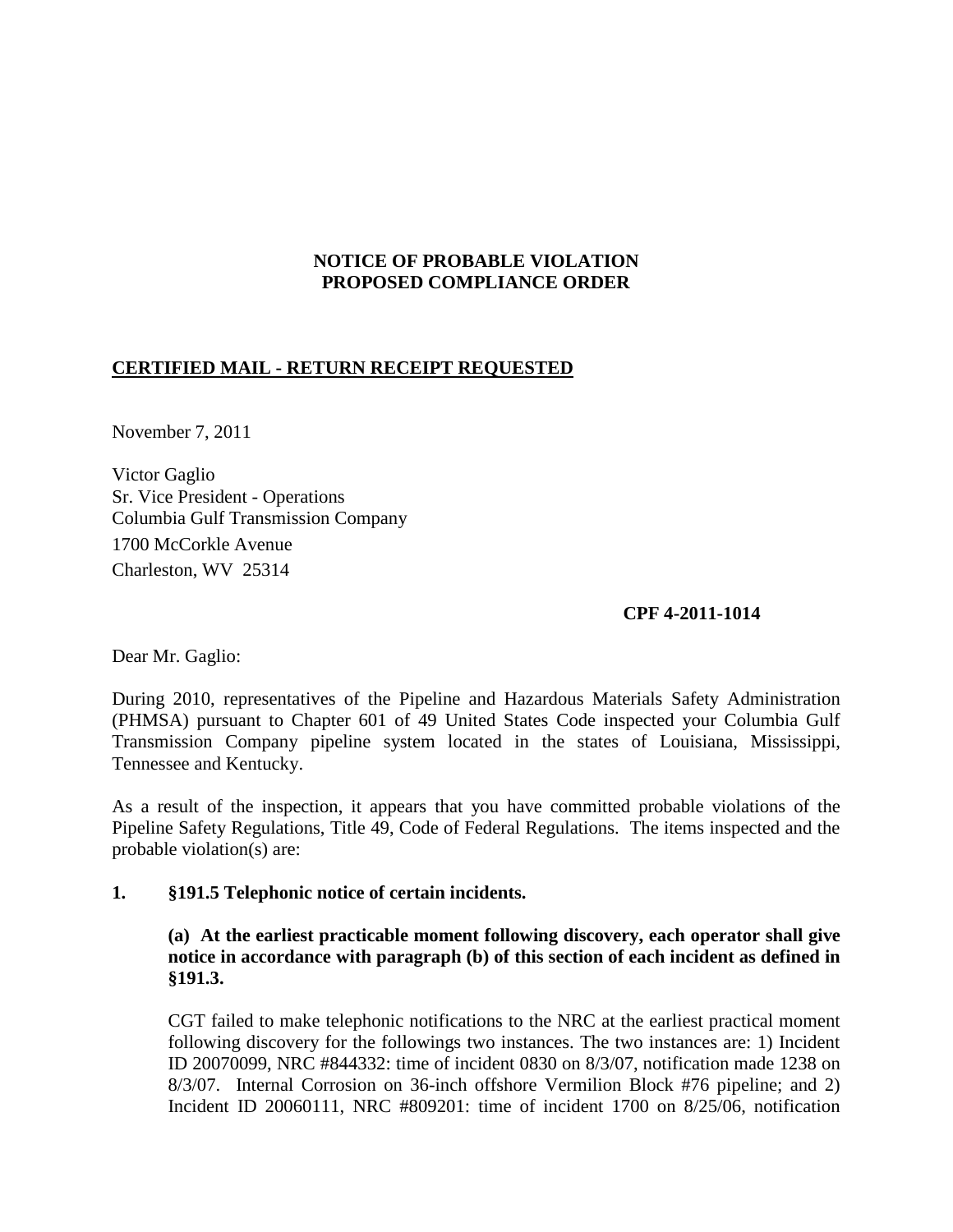made 2140 on 8/25/06. Faulty heat sensor at Corinth CS caused an ESD, a fire gate failed to close and a 24-inch valve released until manually closed. The initial telephonic reports should have been made within 2 hours of discovery of the incidents.

Advisory Bulletin, ADB-02-04 was issued on August 30, 2002 requiring operators to ensure that telephonic reports of incidents to the National Response Center (NRC) are both prompt and accurate and fully communicate the estimated extent of the damages. The bulletin further states that the pipeline safety regulations require operators to make a telephonic report of an incident at the earliest practical opportunity, usually in one to two hours after discovering the incident. Additional reports should be made if the reported information changes significantly.

### **2. §192.605 Procedural manual for operations, maintenance, and emergencies**

**Each operator shall include the following in its operating and maintenance plan:**

**(a) General. Each operator shall prepare and follow for each pipeline, a manual of written procedures for conducting operations and maintenance activities and for emergency response…** 

#### **§192.615 Emergency plans.**

- **(b) Each operator shall:**
	- **(2) Train the appropriate operating personnel to assure that they are knowledgeable of the emergency procedures and verify that the training is effective.**

CGT did not provide emergency training documentation for control center personnel that would demonstrate the gas controllers and monitoring center personnel were trained in the Emergency Plan and therefore knowledgeable in the emergency procedures as required by 49 CFR §192.615 (b)(2). On May 24, 2010, CGT provided a notarized signin sheet (signed by all gas control and monitoring center personnel) to the PHMSA Inspection Team along with a copy of the Incident Management Plan Training brochure. Each individual on the sign-in sheet was to have attended the training per CGT.

At the time of this inspection, CGT had failed to document training of the Control Center personnel on the Emergency Procedures and failed to document the verification of the effectiveness of those procedures.

### Warning Items

With respect to item 1, we have reviewed the circumstances and supporting documents involved in this case and have decided not to conduct additional enforcement action or penalty assessment proceedings at this time. We advise you to promptly correct this item. Be advised that failure to do so may result in Columbia Gulf Transmission Company being subject to additional enforcement action.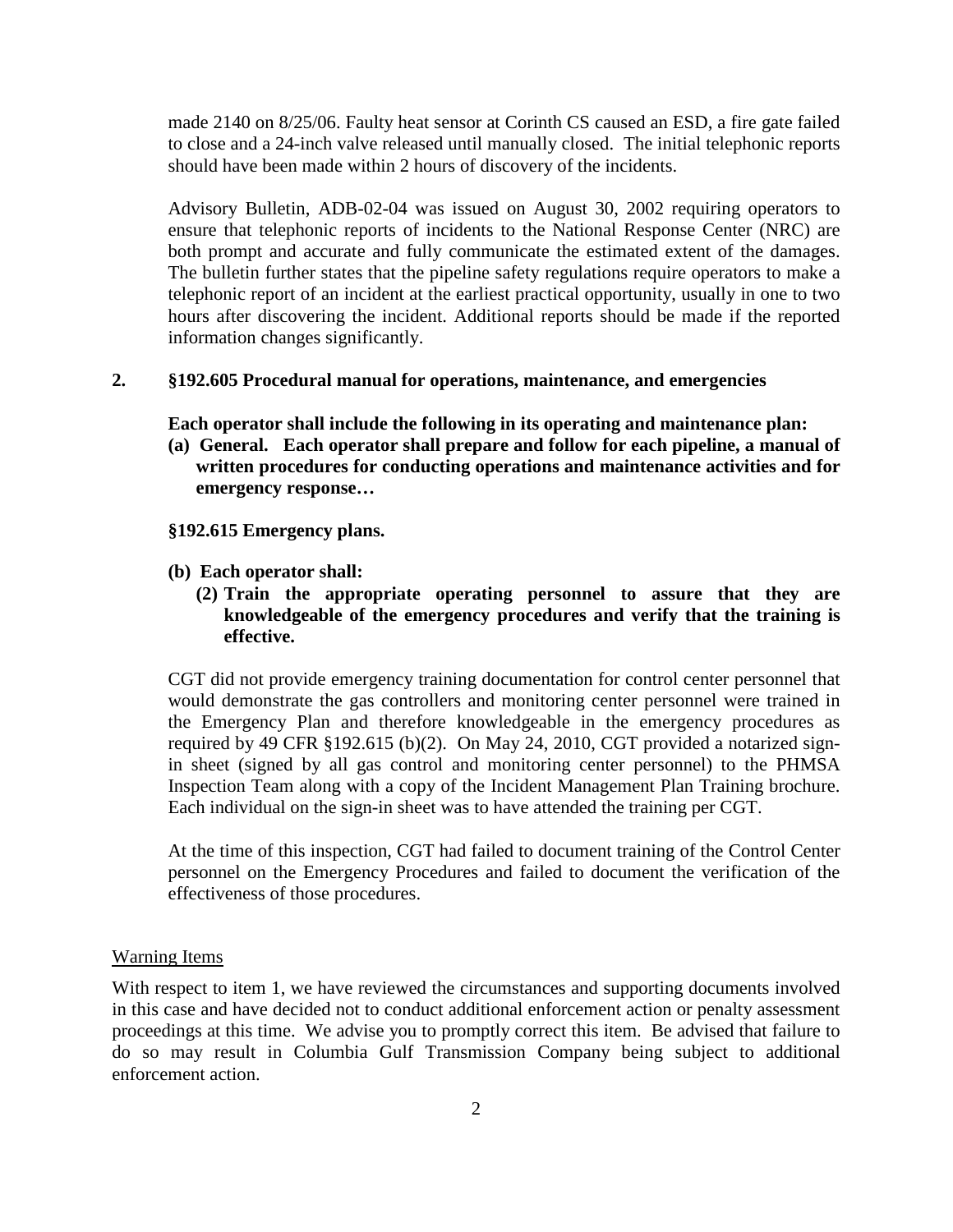### Proposed Compliance Order

With respect to item 2 pursuant to 49 United States Code § 60118, the Pipeline and Hazardous Materials Safety Administration proposes to issue a Compliance Order to Columbia Gulf Transmission Company. Please refer to the *Proposed Compliance Order*, which is enclosed and made a part of this Notice.

### Response to this Notice

Enclosed as part of this Notice is a document entitled *Response Options for Pipeline Operators in Compliance Proceedings*. Please refer to this document and note the response options. Be advised that all material you submit in response to this enforcement action is subject to being made publicly available. If you believe that any portion of your responsive material qualifies for confidential treatment under 5 U.S.C. 552(b), along with the complete original document you must provide a second copy of the document with the portions you believe qualify for confidential treatment redacted and an explanation of why you believe the redacted information qualifies for confidential treatment under 5 U.S.C. 552(b). If you do not respond within 30 days of receipt of this Notice, this constitutes a waiver of your right to contest the allegations in this Notice and authorizes the Associate Administrator for Pipeline Safety to find facts as alleged in this Notice without further notice to you and to issue a Final Order.

In your correspondence on this matter, please refer to **CPF 4-2011-1014** and for each document you submit, please provide a copy in electronic format whenever possible.

Sincerely,

R. M. Seeley Director, Southwest Region Pipeline and Hazardous Materials Safety Administration

Enclosure: *Proposed Compliance Order Response Options for Pipeline Operators in Compliance Proceedings*